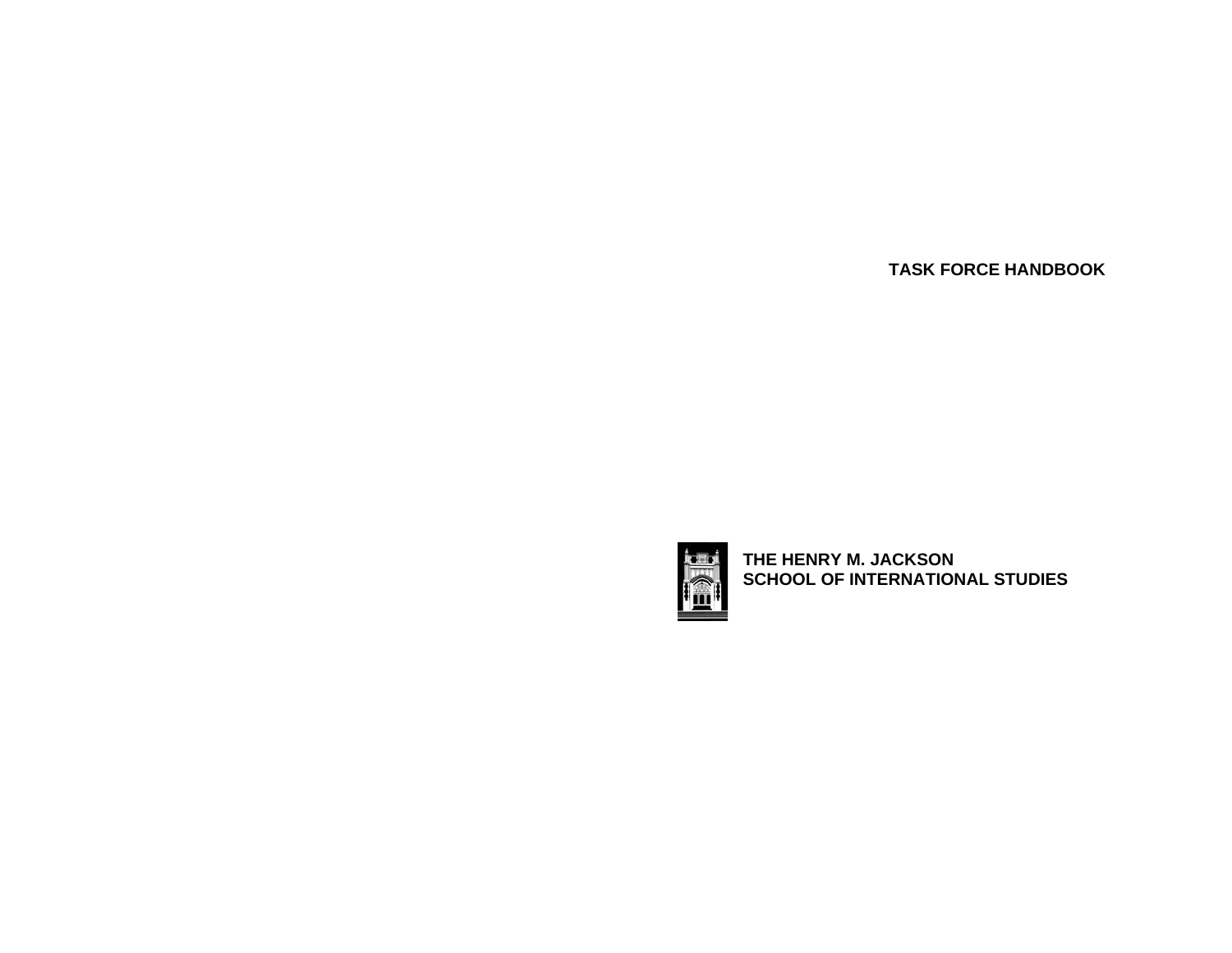*Task Force (SIS 495 – 5 credits) is a small group seminar required of all International studies majors in their senior year. Five or more seminars are offered in the Winter Quarter, and each focuses on a current policy issue. In recent years Task Forces have dealt with such topics as the North American free trade agreement, NATO after the revolutions of 1989, U.S. policy toward Central America, and economic sanctions in U.S. foreign policy. This handbook serves as a general guide for Task Force students, instructors, and evaluators.*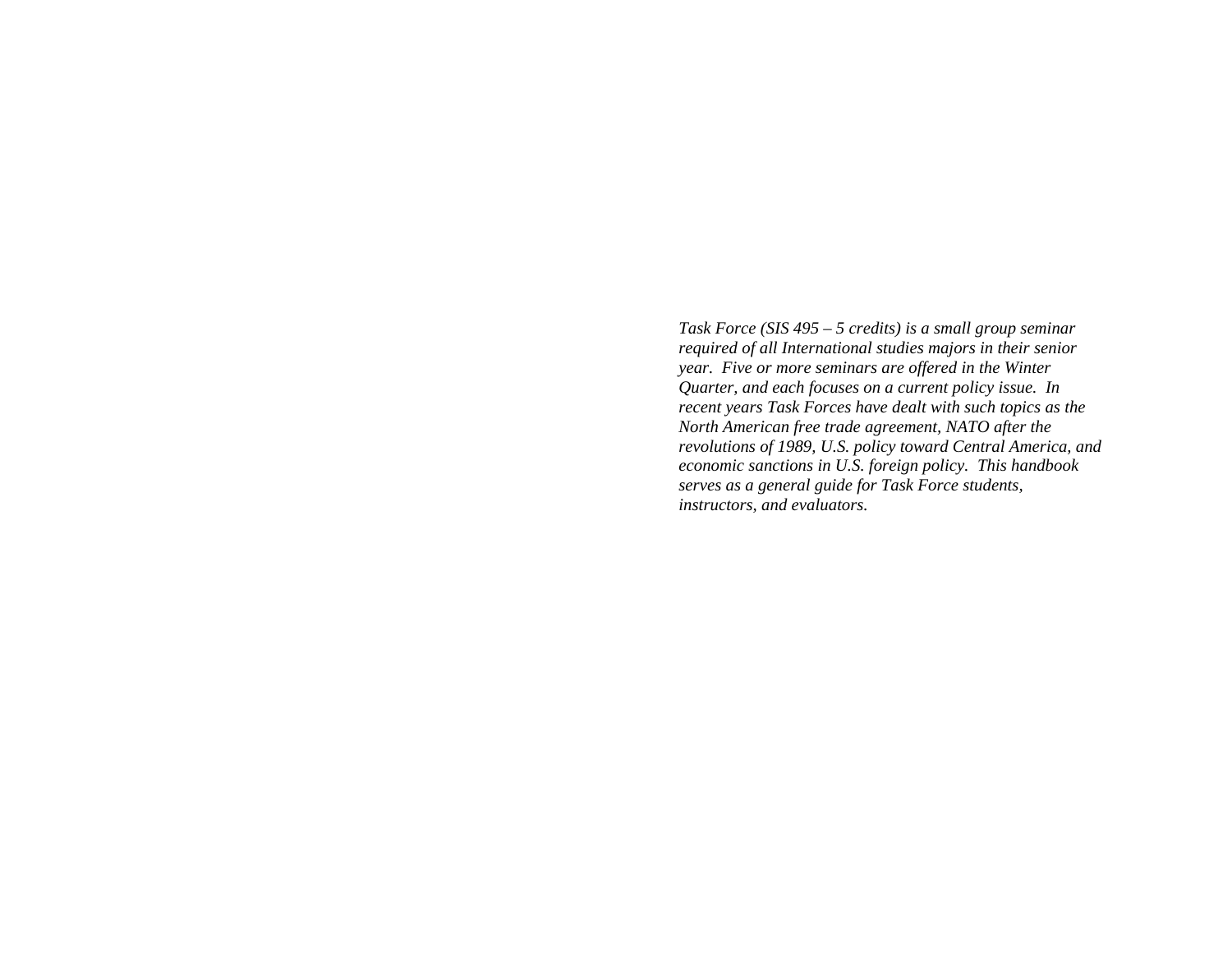#### **INTRODUCTION**

The International Studies program at the Jackson School introduces undergraduate students to world affairs through multi-disciplinary coursework. Its curriculum draws on economics, geography, history, political science, sociology, languages and literature, religious studies, and many other disciplines. In addition, the program recognizes that the study of international affairs is rooted in policy issues and processes. It is this notion which underlies the concept of Task Force.

Task Force has been a part of the International Studies major since the program's inception in 1982. It operates much like a Presidential Commission or other investigating group whose object is to arrive at a set of policy recommendations. The 15-member Task Force researches the policy issue using a variety of resources, debates, the merits of policy proposals, and hammers out a set of recommendations. Students then present their findings in a written report which is subjected to an oral evaluation by an experienced policy maker.

Recognizing that many Jackson School students may be preparing for careers in government or corporate environments, Task Force offers students the opportunity to deal with a a policy question within a "real world" setting. While most courses encourage students to approach issues at an abstract and theoretical level, Task Force requires members to formulate and recommend policy with political and socio-economic constraints in mind. If the Task Force report is "destined" for the President's desk, for example, it should take into consideration the condition of the national economy, as well as the President's personal biases, in order to convince him or her of the wisdom of taking a new approach or of "staying the course."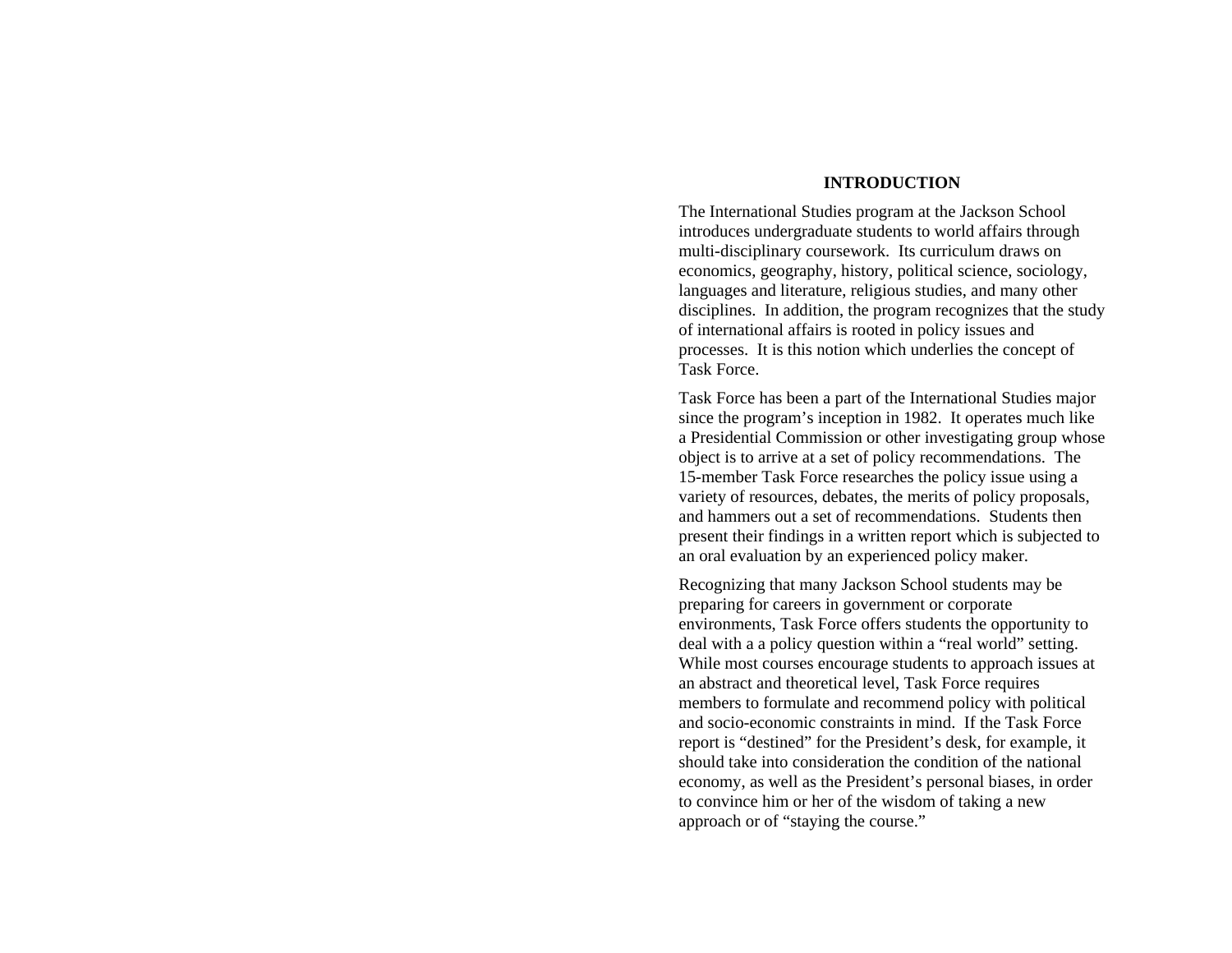Task Force also gives students a "real world" experience by requiring them to work together under a tight deadline and in the face of incomplete information. Students attempt to reach responsible conclusions while reconciling their personal beliefs and preferences with the broader concerns of the group. The lessons of Task Force are relevant to any public context students encounter later in life and add a new dimension to their liberal arts education.

Finally, each task Force provides members with thorough evaluation of their work. IN many courses, evaluation of a student's work comes at the end of the assignment. The cooperative nature of Task Force requires members to be keenly aware of each other's progress throughout the term. The instructor and fellow Task Force members may critique individual papers and oral presentations. Some task Forces select members to edit the final drafts of the report. At the end of the term an outside evaluator orally examines each Task Force and the instructor assigns grades. Most students have never experienced this intensity of critique and evaluation.

# **STRUCTURE OF THE TASK FORCE AND ROLES OF VARIOUS MEMBERS**

Division of labor is particularly important for Task Force's efficiency. The instructor, student coordinator, subgroups, and individual members comprise the components of a Task Force.

### Task Force Instructor

The Task Force instructor provides the group with substantive advice and guidance. By assigning pre-quarter readings, giving introductory lectures, and arranging visits by outside experts, the instructor gives the Task Force a groundwork from which to begin its exploration of the relevant issues. As the Task Force progresses, the instructor may spend considerable time with individuals and subgroups outside of class.

The role of the faculty member differs from that of a professor in a traditional academic course. The instructor does not fully describe or explain the issues but provides students with some of the conceptual tools or history necessary to arrive at their own understandings and offers students guidance to sources of information. The complexity of a policy question forces any analysis to take a multidisciplinary approach, and an instructor is not likely to have expertise in all areas investigated by a Task Force. What the instructor does have, however, is an appreciation of this complexity, and understanding of the need for careful organization, and a willingness to help students see the issues involved in finding a workable solution to the problem.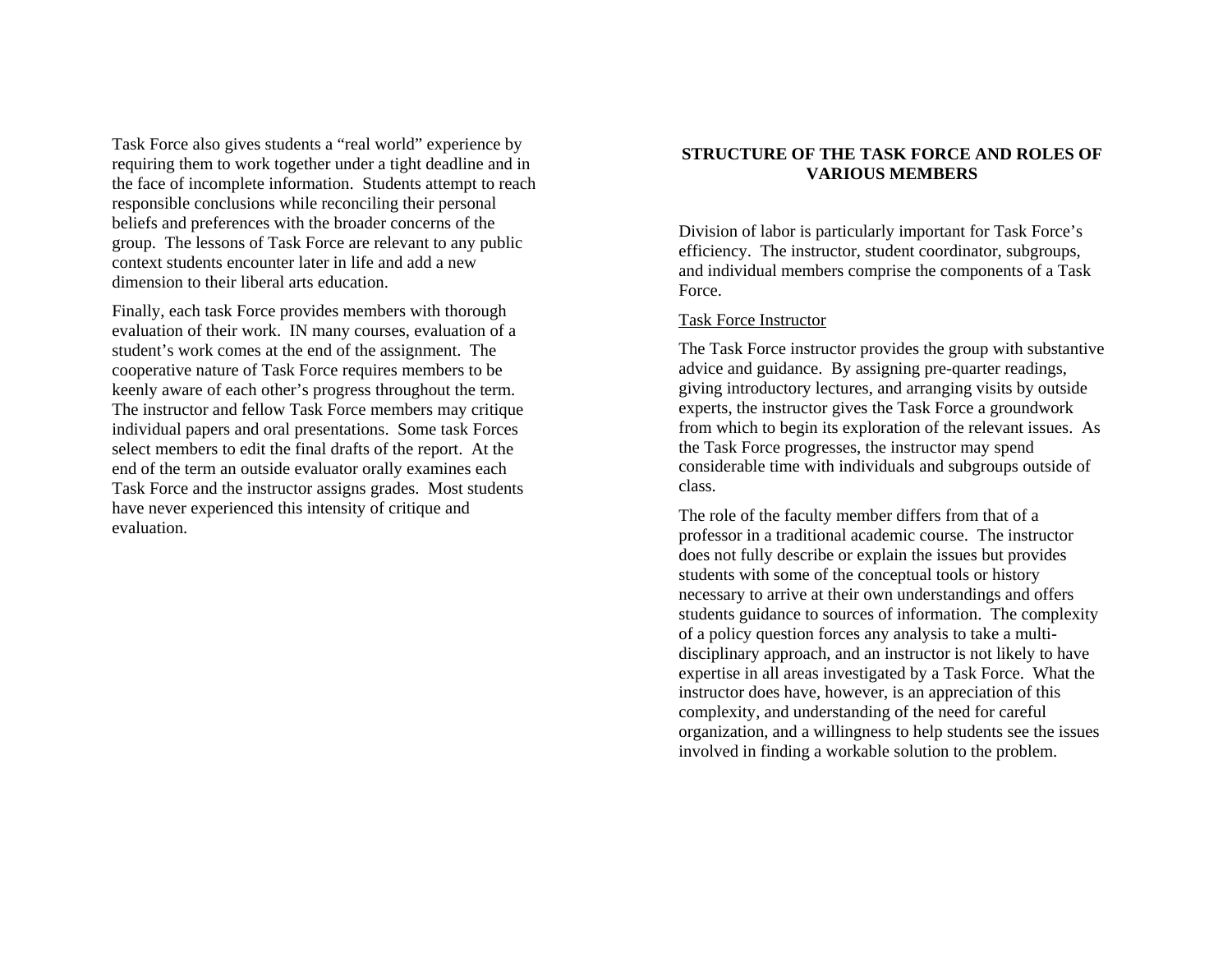#### Student Coordinator

The coordinator is selected prior to the start of the term or during the first week of class. The role of the Task Force coordinator varies with the dynamics of the particular Task Force group. The basic functions of the position may include carrying out administrative and organizational details, initiating group or subgroup discussions, editing Task Force members' drafts, or serving as a "troubleshooter" throughout the course of the project. The coordinator's most tangible contribution is to assemble and write the conclusions of the group. It is important to note that while the coordinator provides leadership for the group, his or her opinions may have no greater influence than another member's on the final conclusions of the report. The coordinator's duty is to reflect accurately the findings of the entire group when drafting the concluding chapter or executive summary.

### Subgroups

Working subgroups of 2-5 people are formed early in the term around various aspects of the policy problem. Division may occur along economic, political, theoretical, regional, or other lines. Much of the discussion and coordination among members of a Task Force takes place at the subgroup level.

### Individual Task Force Members

The cooperative nature of a Task Force requires each member to adhere closely to the needs of the group. Paper topics are often assigned as a result of group discussion. Outlines and drafts of papers are subjected to group critique. In the end, each individual's written contribution should consist of a lengthy and substantive paper, typically ranging between 12 and 20 pages. It is up to each member to represent and defend his or her paper before the group and the evaluator. Thus the individual's oral contribution to the group effort at all stages of the process, culminating in the oral evaluation, is crucial. Each member of a Task Force, through his or her

research, has become qualified to speak on a specific area of the policy question. However, through participation in the group, each one should be familiar with the general topic as well.

# **OUTLINE OF THE TASK FORCE QUARTER**

Task forces in business and government must meet deadlines; task forces in the Jackson School must complete their work within the confines of the academic quarter. The pressure of time at each step of the process is therefore very real and highly inflexible. Simply put, failure to meet deadlines will threaten the project. The following outline gives an approximate time frame for completion of each step of the process, as well as an explanation of the project's evolution.

#### Preparation

Seniors register for SIS 495 during the fall term, choosing among Task Forces dedicated to a variety of contemporary issues. These topics are of broad importance, yet they have a specific focus that gives students a chance to deal with them in depth. In addition to having a topical focus, Task Forces have a clearly defined audience – whether it be the President, the Secretary of State, or some other decision-maker – to which they address their findings.

While students usually choose a Task force according to their background and area of academic concentration, this is not always possible given the limited number of Task Forces offered; nor is it essential. In fact, task forces created in government or corporate settings are often comprised, at least in part, of individuals having little formal background in the subject area to be examined.

For those students with little prior knowledge of the Task force topic, it is helpful, given the time constraints of the term, if they familiarize themselves with the subject matter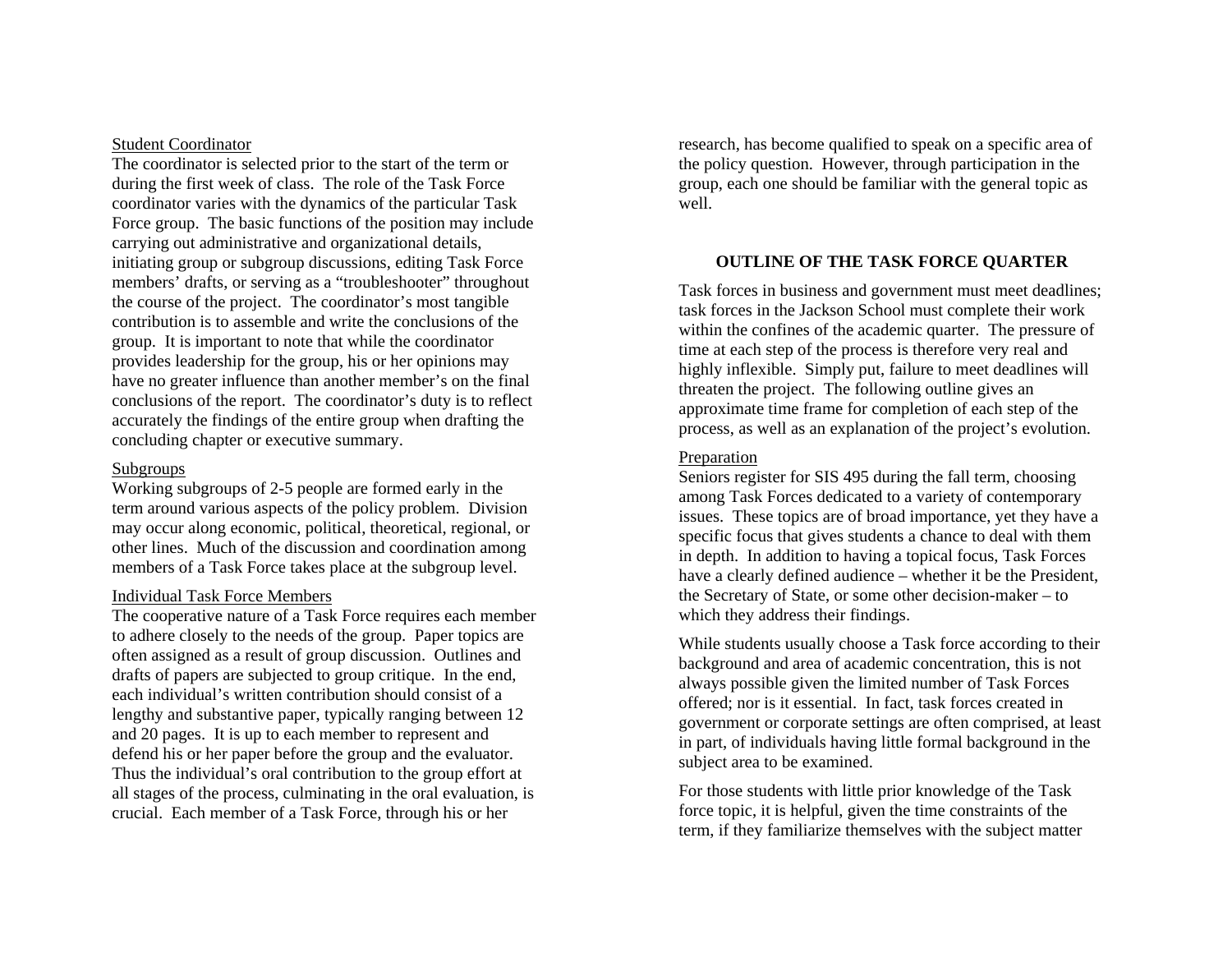prior to the start of the quarter. Each Task Force instructor may assign pre-term readings to be completed over the winter break. These, combined with initial lectures, should provide a solid starting point so that serious work can begin the first week of class.

### Starting the Task Force Quarter

Demands on each student's organizational and writing abilities are high during Task Force quarter. A short paper of 3-5 pages may be assigned during the first week. This assignment can serve as an indication of the emphasis which will be placed on writing quality, and may help spot potential problems at an early stage and avoid greater difficulties further along in the process.

Substantive work on the project begins with development of an outline. The outline defines the Task Force's approach to the problem; it identifies subgroups and the topics on which individual students will concentrate; and it provides the fundamental structure for the Task Force report. The outline may take several weeks to develop fully. Guidance may be found in perusing past Task Force reports, which are available in the Jackson School Office of Student Services, 111 Thomson Hall.

# Individual Topics and Outlines

As the group outline evolves and the Task Force divides into subgroups, each individual must choose, or be assigned, a topic. Individual topics should be interdependent, yet avoid duplication whenever possible. As members' research progresses and individual outlines are developed, members may be required to present progress reports during group or subgroup meetings. This communication is part of the political process the group experiences and can be crucial to maintaining consistency and logic in the final Task Force report.

### Working Bibliography

The instructor may provide an initial bibliography, but task Force members will normally find it to be only a starting point. As new materials are found, the bibliography must be updated and made available to all members. This helps to screen the vast amount of materials on the Task Force topic. Sharing sources is crucial, for one journal article, book, or government document may suit the research needs of several members. Also, the bibliography provides a common foundation of knowledge for group discussions. While monopolization of a source may seem useful to an individual, it will only serve to weaken the effectiveness of the group. One criterion for judging a student's performance is cooperativeness and contribution to the group's overall effort.

Productive research techniques and familiarity with library resources are essential to a successful Task Force. A library "clinic" is frequently held the first week of class. It can target those sources most helpful to the needs of each group and familiarize students with government documents, periodical indices, on-line sources, and database searches.

# A Note About Sources

Creativity and initiative in tracking down sources is encouraged at the Jackson School. Task Force members have frequently gained valuable information from a variety of primary sources such as lectures, interviews (either in person or over the phone), correspondence with major public and private agencies, or local organizations. These may be used effectively to complement library research but cannot be a substitute for the latter.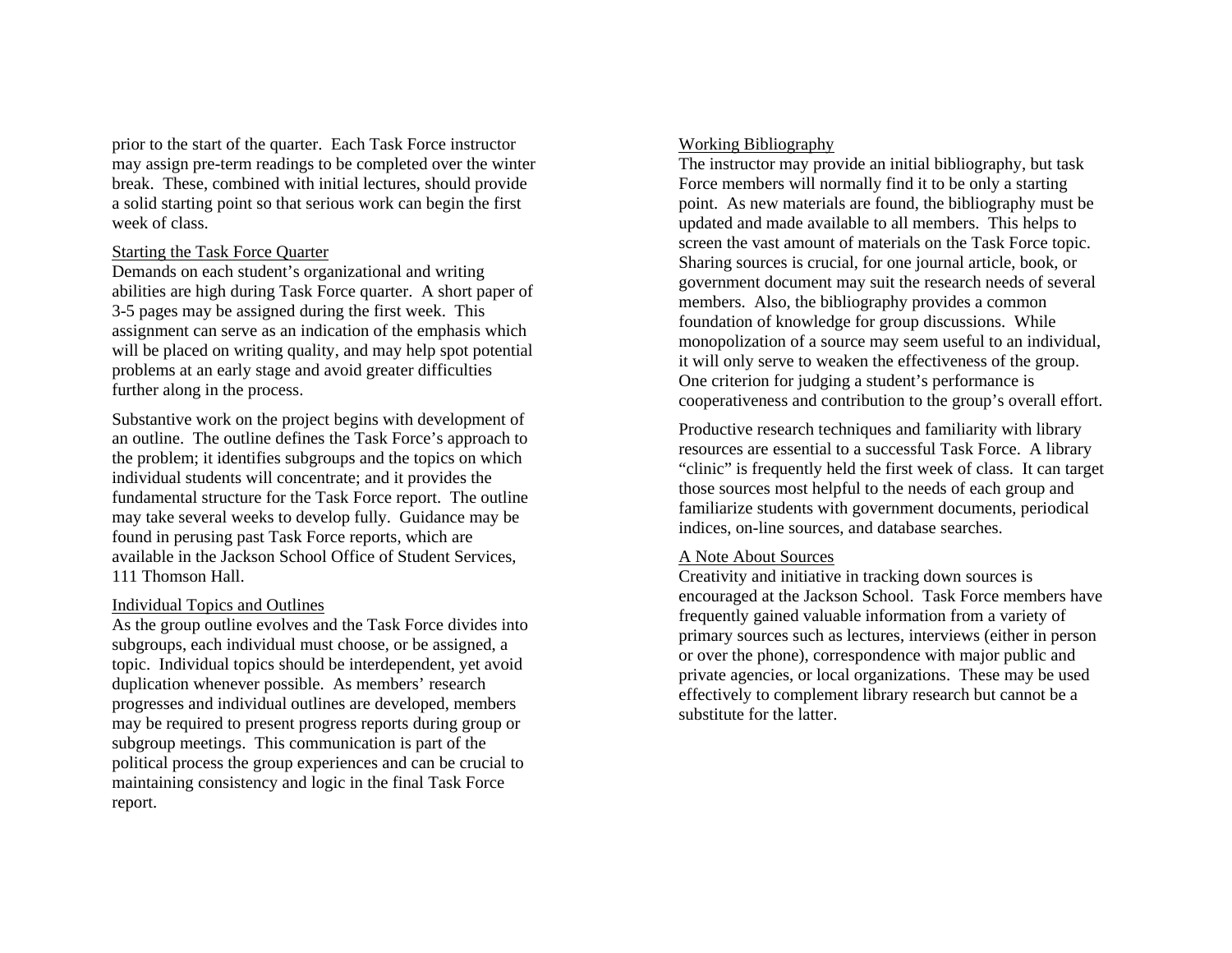#### Drafts of Individual Papers

Individuals should have a preliminary draft of their papers completed by the middle of the term. From this point the editing and rewriting process begins. During this stage the instructor, coordinator, or other members of the group read and critique the drafts. Editors must be sensitive not only to stylistic and technical difficulties, but also to problems of content. Facts, figures, and conclusions that differ from one paper to the next must be accounted for. Unlike traditional course papers that stand by themselves, those for a Task Force constitute chapters of a larger effort. They succeed or fail in the context of the overall report. In order that the entire work be formatted and bound, final individual papers should be completed by the eighth week.

### Group Conclusions and Recommendations

 As individual drafts are being edited, the group reassembles to discuss findings, policy implications, and the report's conclusions and recommendations. Given the newly acquired knowledge of the Task Force, members must weigh and discuss the implications of various policy options in order to arrive at thorough and meaningful conclusions. Oral contributions by all members of the group are particularly crucial during this period. This phase of the Task Force project culminates as the group hammers out recommendations. Conclusions and recommendations should be expressed in a final chapter, and may be incorporated in an executive summary at the beginning of the report. The group should strive for consensus. If dissenting opinions are strongly felt, however, they may be documented and attached.

#### Written Presentation

The final report must be finished by the middle of the eighth week, allowing time for the report to be duplicated and bound. The report is then sent to the outside evaluator to be read in preparation for the oral evaluation.

Standardization of footnote and bibliography formats, organizational structure, and spelling of foreign terms helps to create a coherent presentation. As the evaluator may single out a specific chapter for questioning, a table of contents including chapter titles, names of individual authors, and pages is necessary.

The following format has been adopted as the standard first page for all Task Force reports.

> The Henry M. Jackson School of International Studies University of Washington

#### **Task Force Policy Report on the Persian Gulf and the Arabian Peninsula**

Winter 1994

Faculty Advisor: Professor Robert Burrowes Task Force Members: [in alphabetical order] Audur Ingolfsdottir Linda Suzman Carrie Evans Colin Barnowe Barri Rind Kevin McGlocklin Kathryn Rosewater Stephanie Graham Bob Faris Lisa Brouillet Benjamin Owen Kelly Kutzer Renee Golden Stephen Moses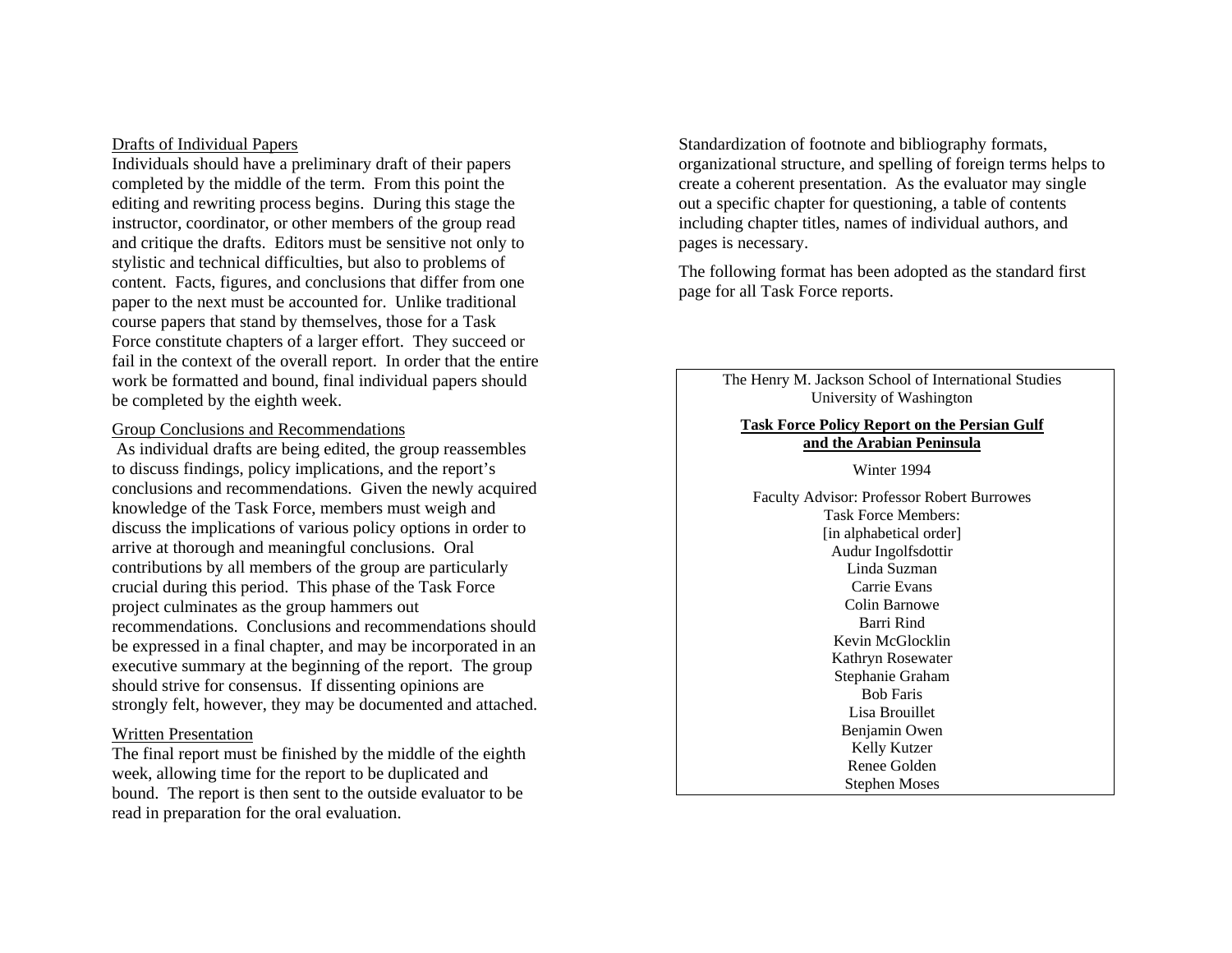# **EVALUATION OF THE TASK FORCE PROJECT**

### The Evaluator

Unique to the Jackson School Task Force is the evaluation process that concludes it. The School brings in a highly placed diplomat or other individual involved in policymaking to evaluate the Task Forces. Past evaluators include Undersecretary of State David Newsom and Ambassadors Jane Coon and Arthur Hummel, Jr. Given the evaluator's personal experience with policy-making, he or she may challenge the report based on its factual claims and internal logic. In addition, the evaluator may ask if the recommended policies are likely to work, if they can be administered at a reasonable cost, or if they are politically savvy. The evaluator does not grade the report.

### The Evaluation Process

The oral evaluation and defense of the Task Force report occurs during the final week of the term. Members of the Task Force may prepare for this defense by attempting to anticipate the evaluator's questions and by holding practice sessions. All members of the Task Force should go into the evaluation process with a fundamental understanding of each other's work and be prepared to defend the conclusions and recommendations of the group.

The evaluation, which takes place in a conference room on campus, begins with a presentation of the group's findings and recommendations. The presentation may be made by the coordinator or designated members. It is important to note that regardless of who accepts the responsibility, the views and findings of the Task Force, together with dissenting views, should be expressed. The evaluator takes the lead following the presentation. All members should involve themselves in the ensuing discussion.

# **GRADING OF THE TASK FORCE**

While the criteria for grading members may vary slightly from Task Force to Task Force, the individual's oral and written contributions to the report and performance in the evaluation are stressed. The leadership, cooperation, and initiative shown by members, as well as peer evaluations and the final grade of the report, may be factors in determining grades. The instructor is responsible for grading.